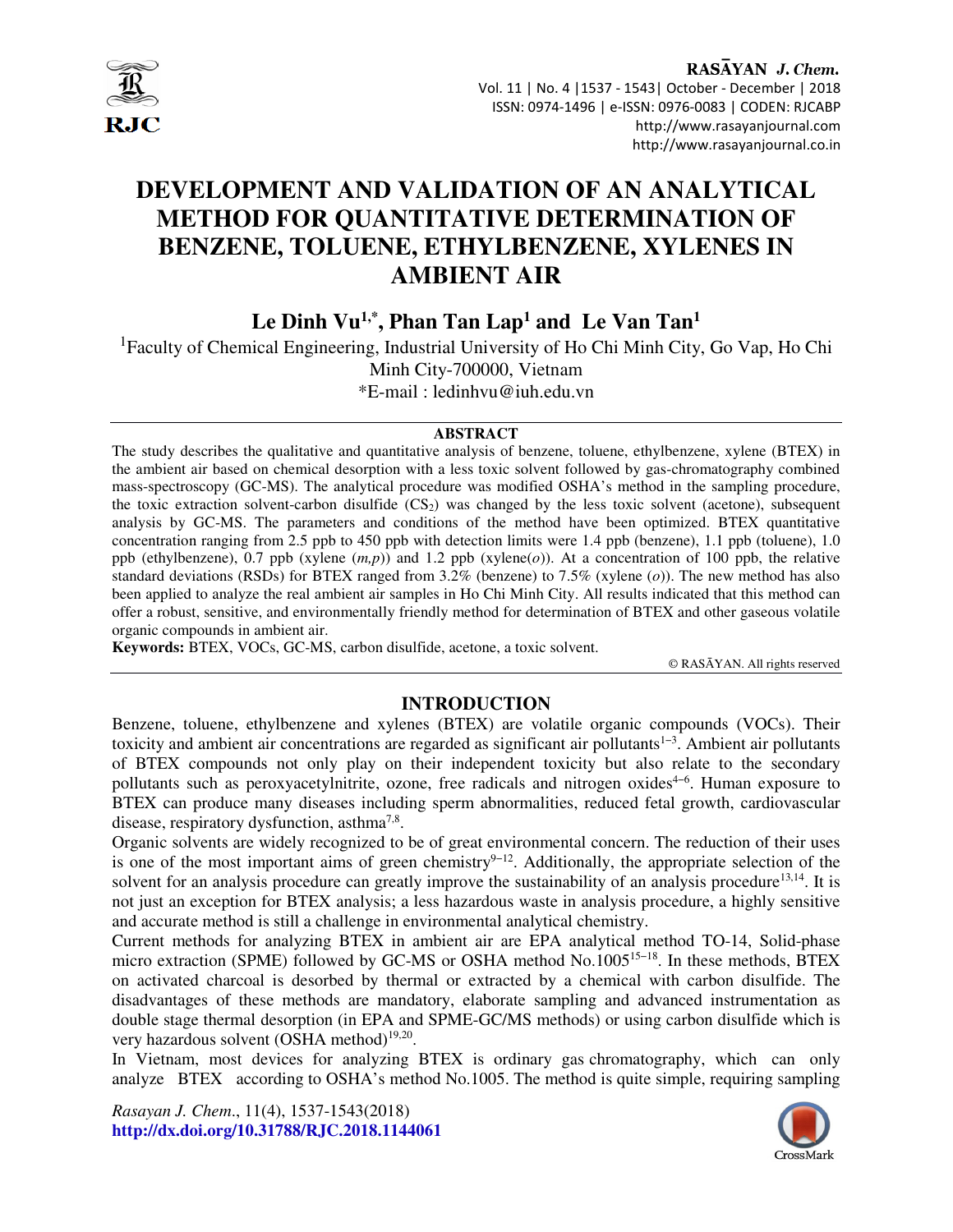# RASAYAN J. Chem.

Vol. 11 | No. 4 |1537 - 1543| October - December | 2018

with activated charcoal, chemical desorption BTEX by 1ml carbon disulfide and subsequent analysis by GC-FID. The disadvantages of this method are high detection limit (1 ppm) and wasting hazardous solvent  $CS_2$  in sampling procedure. The detection limit of OSHA's method is higher than Vietnam national technical regulation on ambient air quality that requires ambient air concentration of benzene, toluene, ethylbenzene, xylene (*m,p*) and xylene (*o*) are lower than 6,9 ppb, 270 ppb, 230 ppb, 230 ppb, 230 ppb, respectively<sup>21</sup>. So OSHA's method is not adapted for determination of low BTEX concentration in ambient air.

In this present study, the simple sampling requirement with activated charcoal and subsequent chemical desorption as OSHA's method were employed. BTEX in ambient air was absorbed in activated charcoal and was then extracted by acetone instead of carbon disulfide that reduces hazardous waste solvent $9.22$ . Additionally, the analytical instrument in the method is gas chromatography combined massspectroscopy, which provides very high sensitivity and accuracy would be ideal for this kind of analysis.

## **EXPERIMENTAL**

## **Material and Methods**

Benzene, toluene, ethylbenzene, xylenes, 1,2-dichlorobenzene were purchased from Sigma Aldrich Corporation (St. Louis, MO, USA). All other chemicals were of analytical grade and obtained from Sinopharm Chemical Reagent Co. Ltd (Beijing, China). Charcoal tube No.800B that packed 20/40 mesh coconut shell charcoal is capable of absorbing VOCs including BTEX was purchased from Kitagawa America. Seven centimeters grass tube was filled with charcoal in two sections: (i) section A packed 100mg charcoal; (ii) section B packed 50mg charcoal. The entrance of charcoal section A is closed with glass wool, another end of section A and both ends of the charcoal section B were closed with a piece of urethane form (Fig.-1).



#### **BTEX Sampling Procedure**

BTEX samplers were collected according to OSHA method No.1005, BTEX in ambient air is adsorbed on the charcoal section in passing through the tube (Fig.-2). The sampling amount is to be determined from 0.5 to 1.0 L by plow meter with the drawing pump (Code 400-00500 HARIO Japan). After collecting BTEX sample, put caps on standard accessory two ends on both tube ends of charcoal tube and storage in a cool, dark place. Desorption of the BTEX vapor is made by 1 mL solvent  $CS_2$  or 1 mL acetone and subsequent analysis by gas chromatography combined mass spectrometry.

#### **Analytical Instrument Parameters**

Gas chromatography code Agilent 6890, mass detector code Agilent 5973, and nonpolar capillary column code J&W DB-624 (Agilent, USA) were used. The column length of 30 meters, 0.25 mm internal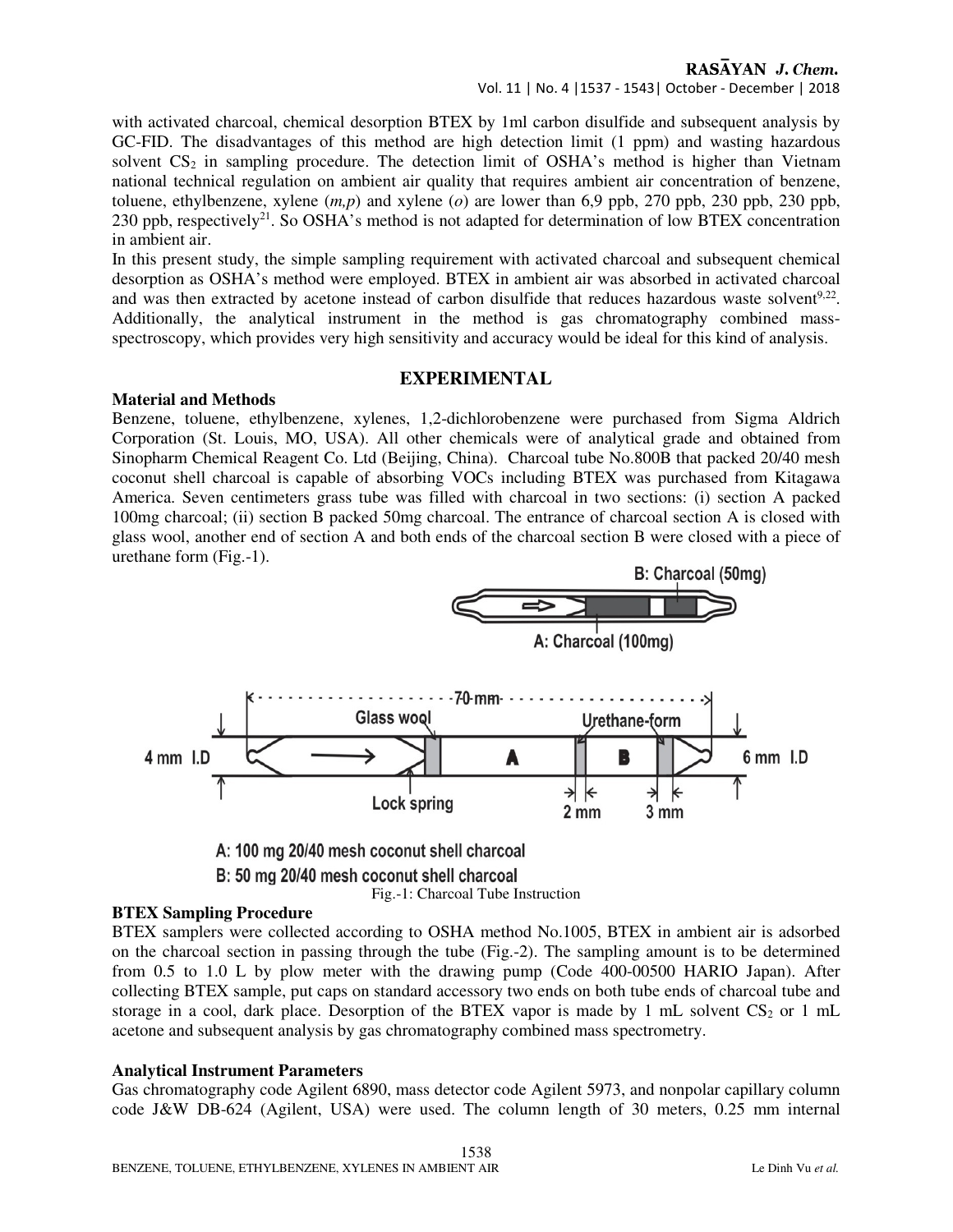diameter, 1.4 micrometer thick film, the stationary phase has a composition 6% cyanopropyl phenyl and 94% polydimethylsiloxane.



Fig.-2: BTEX Sampling Equipment

Gas chromatography separate conditions as flowing: Capillary column flow of pure He carrier gas was set at 0.9 ml/min; Oven temperature was initially programmed at 60◦C for 5 minutes, temperature was increased at the rate of 5◦C/min to 90◦C held constant for 2 minutes and then temperature was increased at the rate of 20℃/min to 150℃ after that held constant for 3 minutes, total running time was 19 minutes. Mass detector (MSD) working with electron impact ionization source (EI), MSD temperature was set at 250◦C. For BTEX qualitative analysis, MSD working in full scan mode with mass scan range was set from 10-400 m/z and comparisons with the NIST 14 Mass Spectral Library. For quantitative analysis, MSD working in selective ion monitoring mode (SIM), the target ion fragments were chosen in Table-1.

| Analyte             | Specific fragments $(m/z)$ | Target ions $(m/z)$ |  |
|---------------------|----------------------------|---------------------|--|
| Benzene             | 51, 63, 74, 78             | 63, 74, 78          |  |
| Toluene             | 51,65,74,91                | 65, 74, 91          |  |
| Ethylbenzene        | 51,65,77,91,106            | 77, 91, 106         |  |
| Xylene $(m,p)$      | 51,65,77,91,106            | 77, 91, 106         |  |
| $X$ ylene $(o)$     | 51,65,77,91,106            | 77, 91, 106         |  |
| 1,2-dichlorobenzene | 50,75,111,146              | 75, 111, 146        |  |

Table-1: Target Ion Fragments of BTEX in Quantitative Analysis

## **BTEX Quantitative Analysis**

A varies concentrations of BTEX were prepared with the same concentration of internal standard 1,2 dichlorobenzen, the calibration line was calculated from ratio of peak area for each analyte to peak area of internal standard with a ratio of their concentration. Concentrations of BTEX in samples were calculated from the calibration lines.

# **RESULTS AND DISCUSSION**

## **BTEX Desorption Efficiency of Acetone in Sampling Procedure**

The green approach of the method relies on the reducing hazardous waste by the less toxic solvent. In this method, we modified the sampling procedure of OSHA's method by change extraction solvent carbon disulfide by acetone and evaluating the extraction efficiency (Fig.-3).

Figure-3 shows desorption efficiency of acetone were compared with  $CS_2$ , the ratio peak area for benzene, toluene, ethyl benzene, xylene (*m,p*), and xylene (*o*) were 101,8 %, 97.3%, 102.4%, 99.8% and 96.6%, respectively. The results suggested that BTEX desorption efficiency of acetone is very similar to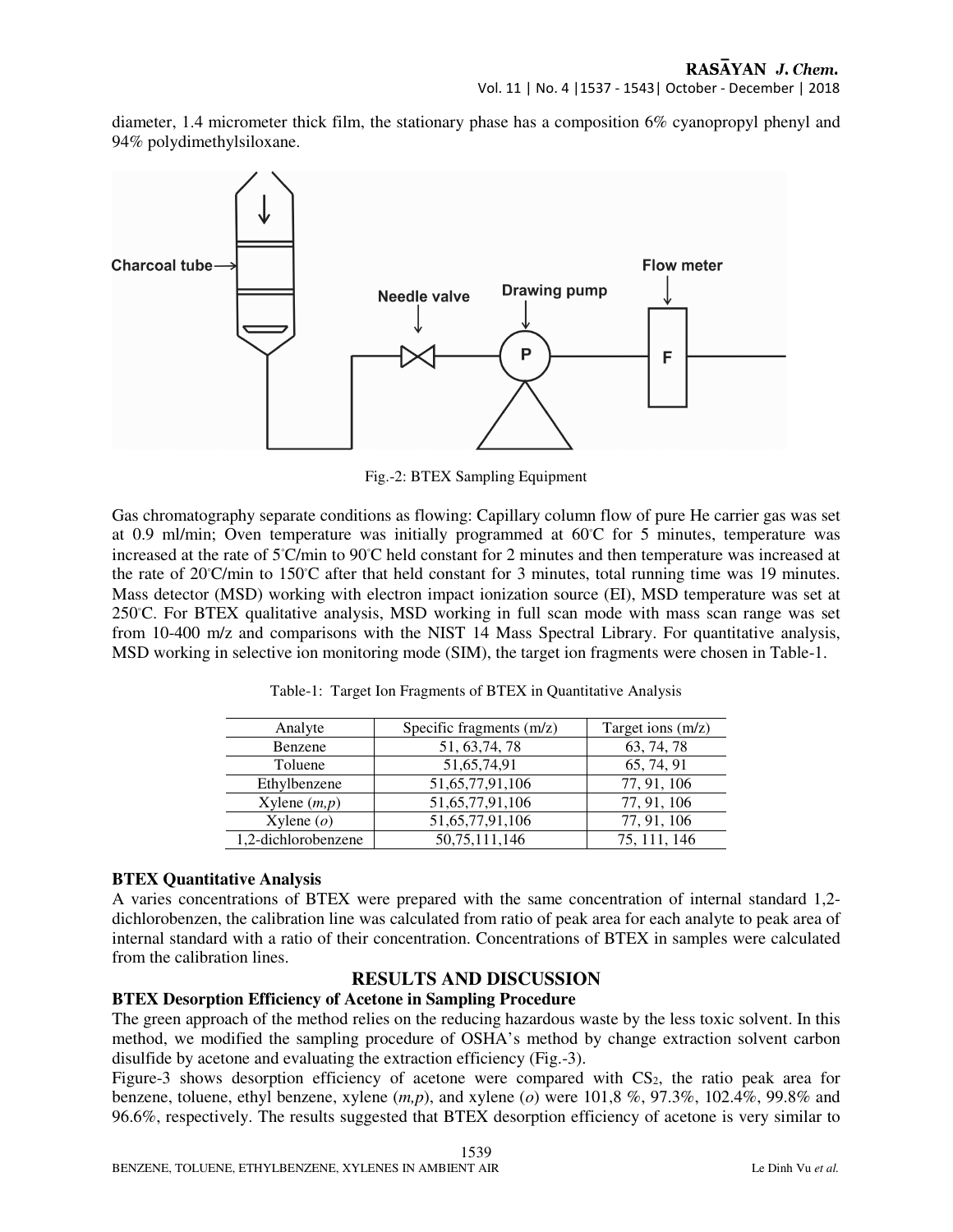Vol. 11 | No. 4 |1537 - 1543| October - December | 2018

 $CS<sub>2</sub>$  in the low of BTEX concentration. The results were very consistent with the properties of acetone and  $CS<sub>2</sub><sup>23</sup>$ .



Fig.-3: BTEX Desorption Efficiency of Carbon Disulfide and Acetone. The Concentrations of Benzene, Toluene, Ethylbenzene, Xylene ( $o$ ), Xylene ( $m, p$ ) were 100 ppb, BTEX absorbed on Charcoal were Diluted by  $CS_2$  (Red) or by Acetone (Green). Error Bars are Standard Deviations across Five Repetitive Experiments.

## **BTEX Quantitative Analysis Method Validation**

Representative chromatography of BTEX with the internal standard is shown in Fig.-4. A dramatic increase in the intensity was observed with the increasing concentrations of BTEX.

A calibration of the ratio of peak area for each analyte to the peak area of internal standard with a ratio of concentration was considered for quantification of BTEX, data regarding retention time, linear range, and correlation coefficient are presented in Table-2. The linear range of benzene, toluene, ethylbenzene, xylenes  $(m, p)$  and xylene (*o*) standards were in the ranges of  $4.5 - 280$  ppb,  $3.5 - 400$  ppb,  $2.5 - 450$  ppb, 3.5 – 450 ppb and 3.5 – 450 ppb, respectively. All of the correlation coefficients were higher than 0.995 that confirmed the method can be used for quantitative analysis of BTEX in ambient air.

Additionally, the detection limits of the method were validated, detection limits were calculated from the lowest concentrations of standards that produced peaks (signal) high 3 times more than background peaks (noise), the detection limit of benzene, toluene, ethylbenzene, xylenes (*m,p*) and xylene (*o*) were 1.4 ppb, 1.1 ppb, 1.0 ppb, 0.7 ppb, and 1.2 ppb, respectively. The detection limit of the present method showed a greatly improved than 1 ppm as target concentration of OSHA's method No 1005.

| Analyte           | Retention time | Concentration<br>range (ppb) | Regression formula     | Correlation<br>coefficient $(r^2)$ |
|-------------------|----------------|------------------------------|------------------------|------------------------------------|
| Benzene           | 4.969          | $4.5 - 280$                  | $y = 0.9328x + 0.0715$ | 0.9950                             |
| Toluene           | 8.176          | $3.5 - 400$                  | $y = 1.3601x + 0.0073$ | 0.9997                             |
| Ethylbenzene      | 11.579         | $2.5 - 450$                  | $y = 1.6495x - 0.0173$ | 0.9988                             |
| $X$ ylene $(m,p)$ | 11.886         | $3.5 - 450$                  | $y = 1.2775x - 0.0018$ | 0.9994                             |
| Xylene $(o)$      | 12.723         | $3.5 - 450$                  | $v = 1.4306x - 0.0033$ | 0.9992                             |

Table-2: Retention Time, Linear Range of BTEX Quantitative Analytical Method

The precision of method were also obtained at BTEX concentrations were 100 ppb, the relative standard deviations (RSDs) were 4.8% (benzene), 3.2% (toluene); 6.1% ethylbenzene, 5.3% (xylenes (*m,p*)) and 7.5% (xylene (*o*)), that shows the method had desirable precision.

Additionally, further experiments for comparison with the standard method on real samples were performed to demonstrate the high accuracy and precision of the method. We used Student's test ( $t_{test}$ ) for mean comparison and Fisher's test  $(f_{test})$  for variances comparison<sup>24</sup>.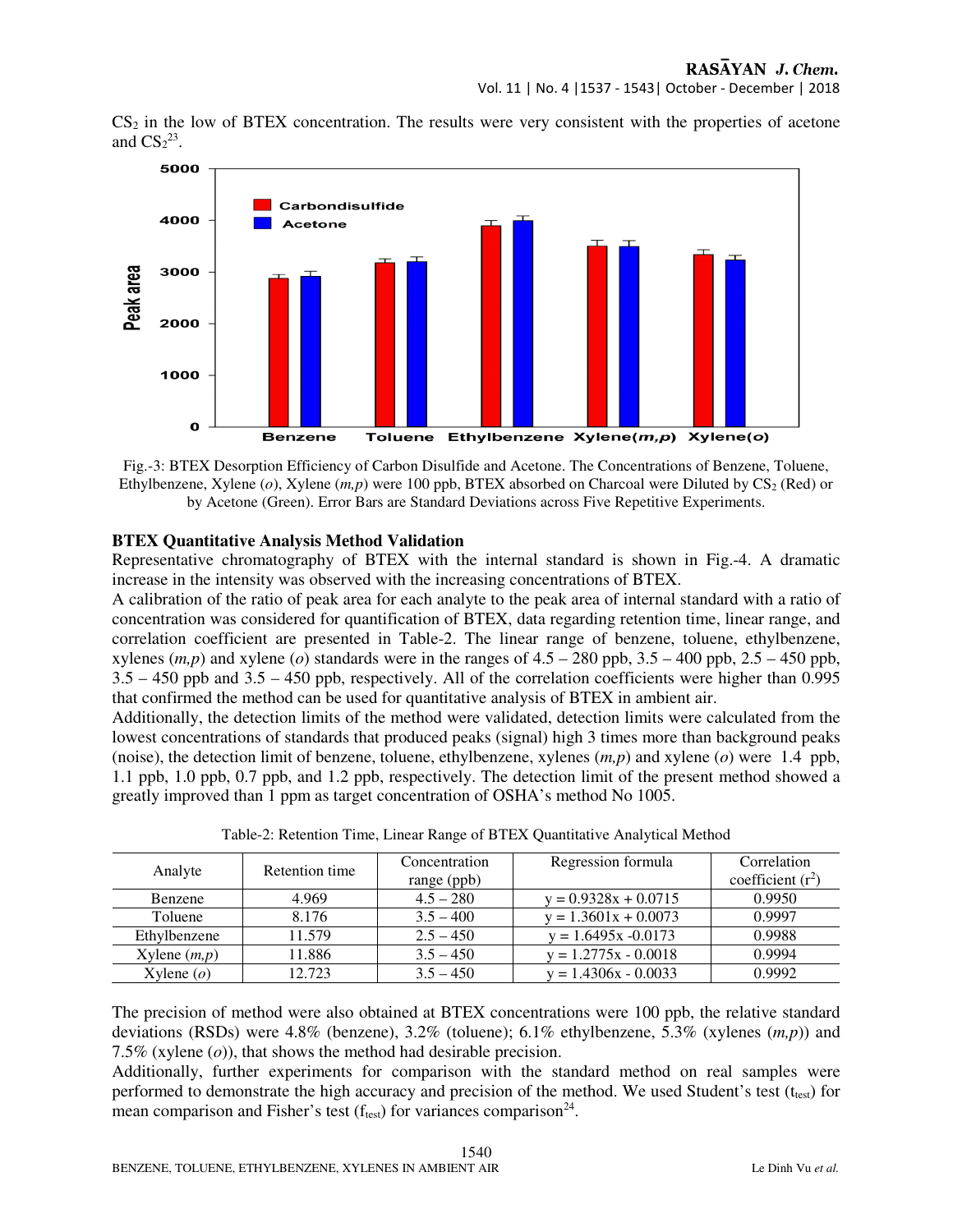## RASAYAN J. Chem.

As shown in Table-3, all of the statistical values ( $t_{stat}$  and  $f_{stat}$ ) were less than critical values ( $t_{crit}$  of 2.77 and  $f_{\text{crit}}$  of 6.38, n=5, P=0.95). These results demonstrated that the present method is high accuracy and precision for quantitative determination of BTEX in ambient air.

In view of all results, we might conclude that the method held great potential for quantitative assay of BTEX in ambient air with robust sensitivity and reproducibility.



**Retention time (minute)** 

Fig.-4: Intensity Signals responses to BTEX of varying concentrations in the range 5 ppb – 450 ppb, Internal Standard Concentration was 250 ppb in All Experiments.

Table-3: Comparison with Standard Method (OSHA Method No.1005) for the Real Samples, the Results was calculated on Five repetitive Experiments, Confident Level of 95%

| Analyte        | Present method   | Standard method  | $t_{\rm stat}$ | $t_{\rm crit}$ | I <sub>stat</sub> | $f_{\text{crit}}$ |
|----------------|------------------|------------------|----------------|----------------|-------------------|-------------------|
|                | (mean; variance) | (mean; variance) |                |                |                   |                   |
| Benzene        | 49.6; 8.03       | 51.3; 5.62       | 1.01           | 2.13           | 1.43              | 6.38              |
| Toluene        | 77.2: 7.99       | 78.7; 10.52      | 2.04           | 2.13           | 1.31              | 6.38              |
| Ethylbenzene   | 36.3; 3.57       | 38.4; 3.69       | 1.28           | 2.13           | 1.03              | 6.38              |
| Xylene $(m,p)$ | 46.2; 3.24       | 45.6; 2.90       | 1.66           | 2.13           | 1.12              | 6.38              |
| Xylene $(o)$   | 43.8; 3.53       | 42.1; 3.78       | 1.21           | 2.13           | 1.07              | 6.38              |

#### **BTEX Quantitative Analysis of Real Samples**

Regarding experiments for application on real samples of the present method, we collected samples at intersections in Ho Chi Minh City at the time of 7 am, 12 am and 6 pm. After extraction of BTEX in charcoal by acetone, BTEX concentrations were measured by GC-MS, and obtained results are shown in Table-4.

| Table-4: Concentration of $B$ LEA in Real Samples. |                |                        |                        |  |  |
|----------------------------------------------------|----------------|------------------------|------------------------|--|--|
| Analyte                                            | Time of sample | Concentration<br>(ppb) | Quality required (ppb) |  |  |
| Benzene                                            | 7 am           | $31.2 - 42.4$          | < 6.9                  |  |  |
| Benzene                                            | 12 am          | $18.0 - 24.7$          | < 6.9                  |  |  |
| Benzene                                            | 6 pm           | $49.5 - 38.3$          | < 6.9                  |  |  |
| Toluene                                            | 7 am           | $56.7 - 63.4$          | < 270                  |  |  |
| Toluene                                            | 12 am          | $34.2 - 40.8$          | < 270                  |  |  |
| Toluene                                            | 6 pm           | $56.7 - 63.4$          | < 270                  |  |  |
| Ethylbenzene                                       | 7 am           | $24.5 - 30.4$          | < 230                  |  |  |

1541

Table-4: Concentration of BTEX in Real Samples.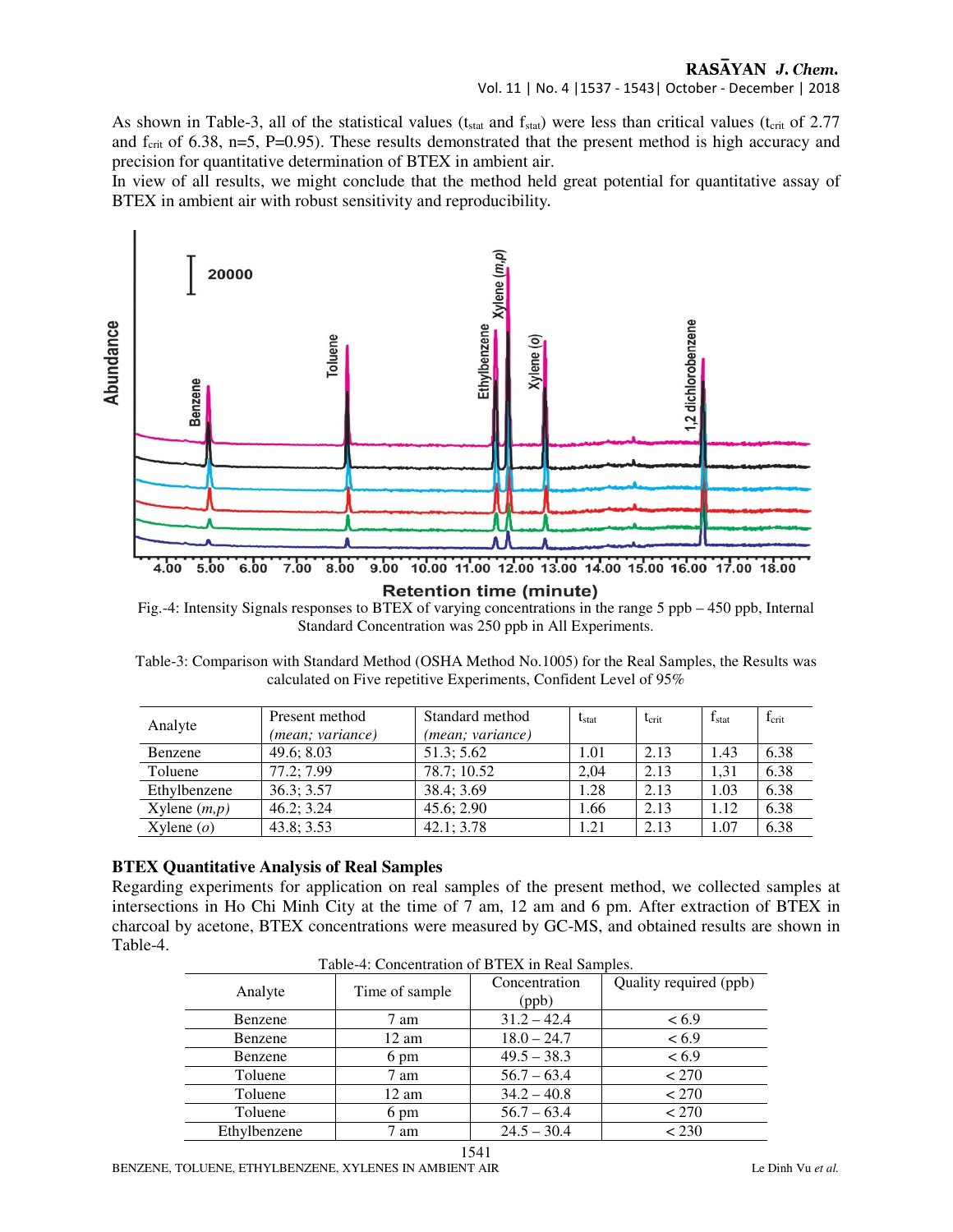| Ethylbenzene    | $12 \text{ am}$ | $5.1 - 7.0$   | < 230 |
|-----------------|-----------------|---------------|-------|
| Ethylbenzene    | 6 pm            | $30.7 - 39.6$ | < 230 |
| Xylene $(m,p)$  | 7 am            | $39.6 - 52.0$ | < 230 |
| Xylene $(m,p)$  | $12 \text{ am}$ | $9.8 - 13.7$  | < 230 |
| Xylene $(m,p)$  | 6 pm            | $40.1 - 53.0$ | < 230 |
| Xylene $(o)$    | 7 am            | $18.3 - 28.9$ | < 230 |
| $X$ ylene $(o)$ | 12 am           | $7.3 - 10.0$  | < 230 |
| $X$ ylene $(o)$ | 6 pm            | $27.8 - 38.2$ | < 230 |

RASAYAN J. Chem. Vol. 11 | No. 4 |1537 - 1543| October - December | 2018

At the time of 7 am and 6 pm, there was very crowded traffic at intersections. Incomplete combustion of BTEX in motor vehicles, especially motorcycles exhaust to ambient air, causes the concentration of BTEX higher than at 12 am. In comparison with the requirement from Vietnam national technical regulation for ambient air quality, the concentration of benzene was five times higher than the acceptable value that indicates the ambient air was polluted.

## **CONCLUSION**

We have developed a novel method for the qualitative and quantitative analysis of benzene, toluene, ethylbenzene, xylenes in ambient air. The green approach of the method based on the change toxic extraction solvent carbon disulfide by acetone in sampling procedure followed analysis by gaschromatography combined mass-spectroscopy. Based on this method, BTEX calibration curves were obtained in a large range and very high correlation coefficient (>0.995) with detection limits were lower than 1.2 ppb. The method had desirable precision with relative standard deviations were from 3.2% (toluene) to 7.5% (xylene (*o*)). Through the application of the method in real samples, we had also found out the concentration of toluene, ethylbenzene and xylene were acceptable but the ambient air was benzene polluted at intersections in Ho Chi Minh City. This study represented the first example of using acetone for chemical desorption BTEX from charcoal in sampling procedure. Compared with conventional BTEX analysis methods, this method is simplified and more environmental friendly. Furthermore, gas-chromatography combined mass-spectroscopy provides a very low detection limit of BTEX. In light of these advantages, the developed BTEX analysis method is expected to provide a high sensitivity, high accuracy and precision, environmentally friendly method for BTEX analysis and related environmental analytical chemistry studies.

#### **ACKNOWLEDGMENT**

The authors would like to thank Industrial University of Ho Chi Minh City for financial support (Contract No. 19/HĐ-ĐHCN, code: 171.4061).

## **REFERENCES**

- 1. M. Schiavon, L.M. Martini, C. Corrà, M. Scapinello, G. Coller, P. Tosi, M. Ragazzi, *Environ. Pollut.,*  **231(1)**, 845(2017), **DOI:** 10.1016/J.Envpol.2017.08.096
- 2. T.T. Yue, X. Yue, F. Chai, J.N. Hu, Y.T. Lai, L.Q. Hee, R.C. Zhu, *Atmos. Environ.,* **151**, 62(2017), **DOI:** 10.1016/j.atmosenv.2016.12.008
- 3. H. Amini, V. Hosseini, C. Schindler, H. Hassankhany, M. Yunesian, S.B. Henderson, N. Künzli, *Environ. Pollut.*, **226**, 219(2017), **DOI:** 10.1016/j.envpol.2017.04.027
- 4. K. Li, W. Wang, M. Ge, J.J. Li, D. Wang, *Sci. Rep.*, **4**, 4922(2014), **DOI:** 10.1038/srep04922
- 5. M.T. Parsons, I. Sydoryk, A. Lim, T.J. McIntyre, J. Tulip, W. Jäger, K. McDonald, *Appl Opt*, **50(4)**, A90(2011), **DOI:** 10.1364/AO.50.000A90
- 6. L. Li, H. Li, X.M. Zhang, L. Wang, L.H. Xu, X.Z. Wang, Y.T. Yua, Y.J. Zhang, G. Cao, *J. Environ. Sci.*, **26(1)**, 214(2014), **DOI:** 10.1016/S1001-0742(13)60400-3
- 7. A.L. Bolden, C. F. Kwiatkowski, T. Colborn, *Environ. Sci. Technol.*, **49(9)**, 5261(2015), **DOI:** 10.1021/es505316f
- 8. R. Moolla, C.J. Curtis, J. Knight, *Int J Environ Res Public Health*, **12(4)**, 4101(2015), **DOI:**10.3390/ijerph120404101
- 9. T. Welton, *Proc. Royal Soc. A*, **471,** 2183(2015), **DOI:** 10.1098/rspa.2015.0502